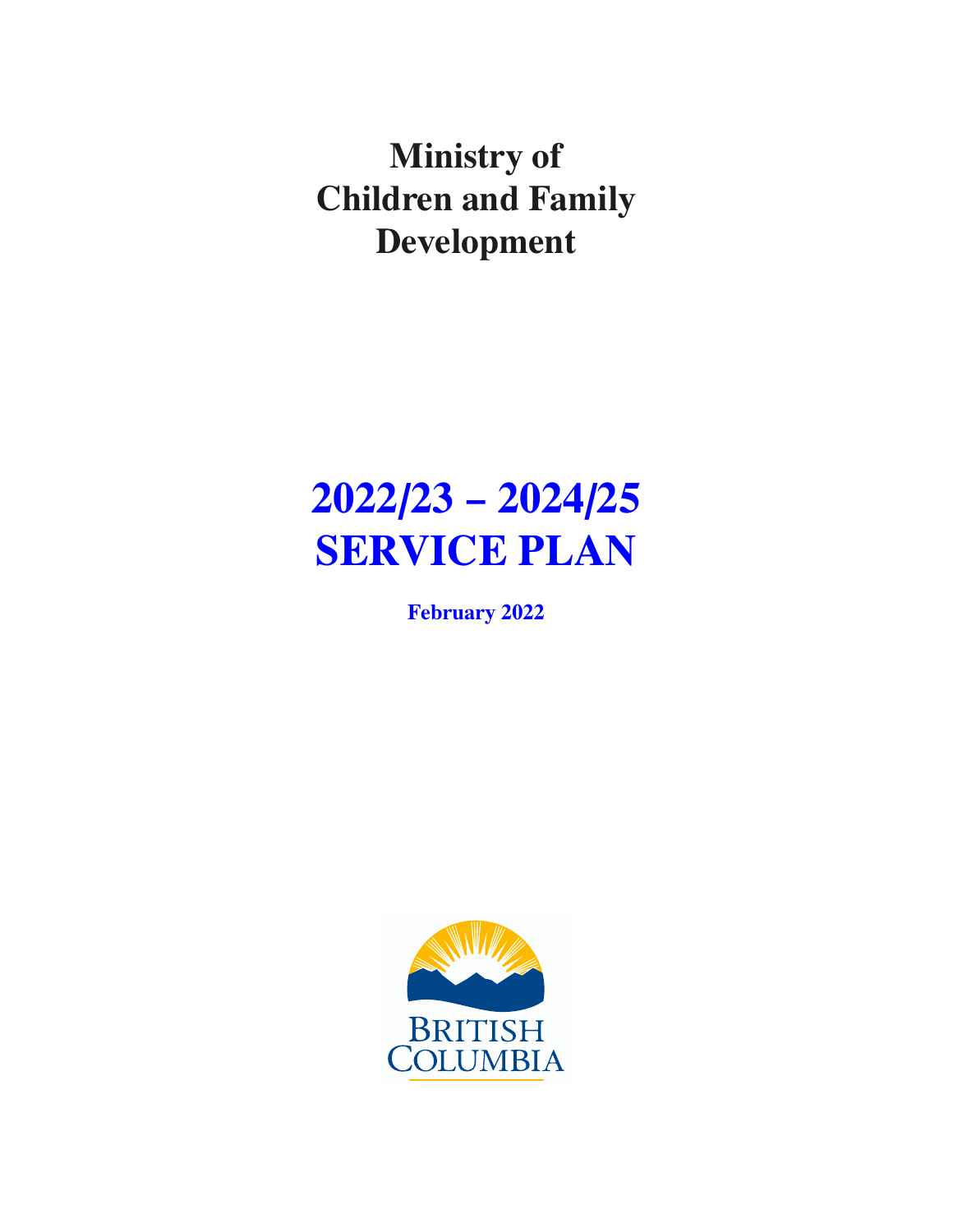For more information on the Ministry of Children and Family Development contact:

PO Box 9970 STN PROV GOVT Victoria, B.C. V8W 9S5

1-877-387-7027

Or visit our website at

[www.gov.bc.ca/mcfd](http://www.gov.bc.ca/mcfd)

Published by the Ministry of Children and Family Development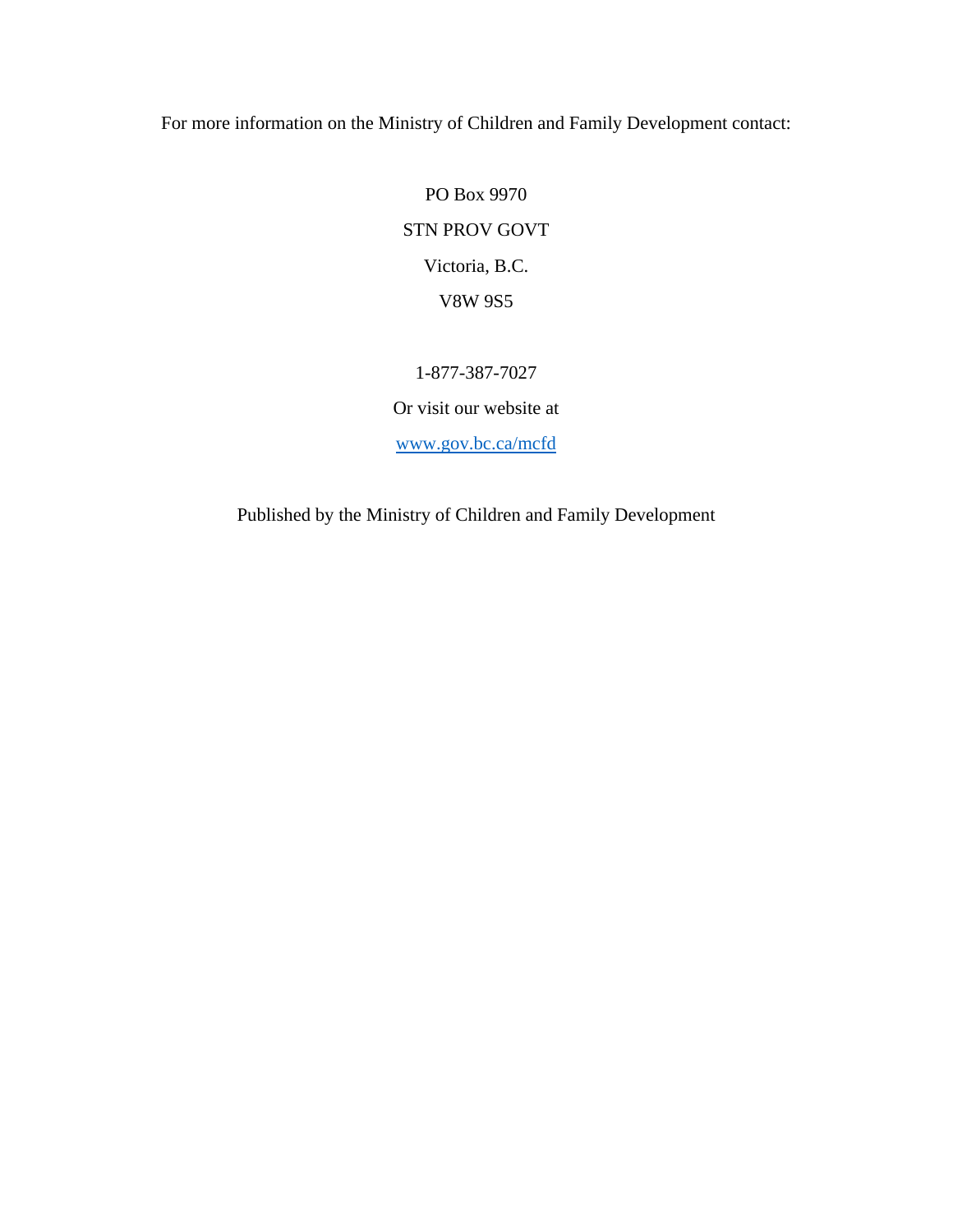## <span id="page-2-0"></span>**Minister's Accountability Statement**



The *Ministry of Children and Family Development 2022/23 – 2024/25 Service Plan* was prepared under my direction in accordance with the *Budget Transparency and Accountability Act*. I am accountable for the basis on which the plan has been prepared.

Honourable Mitzi Dean Minister of Children and Family Development February 4, 2022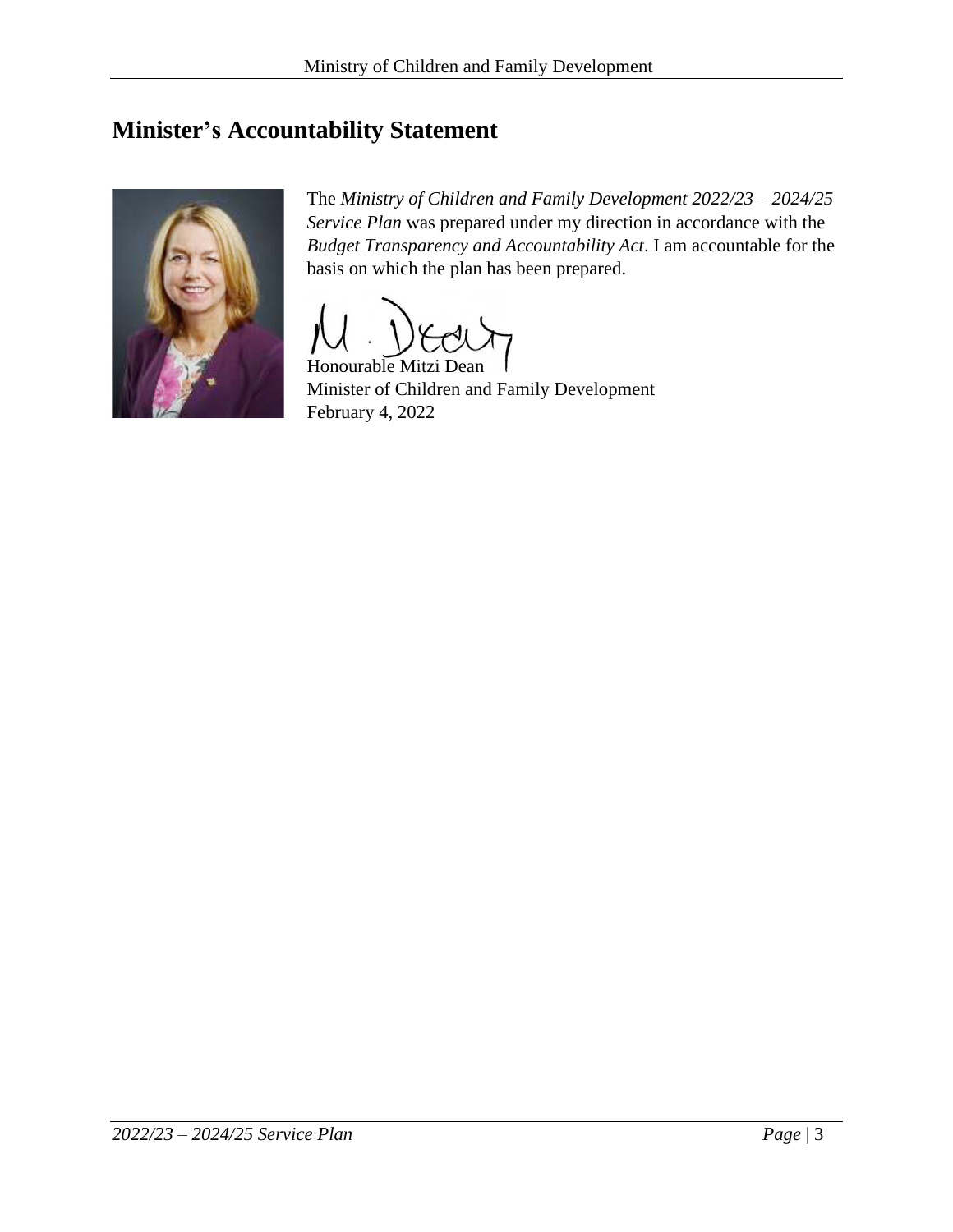# **Table of Contents**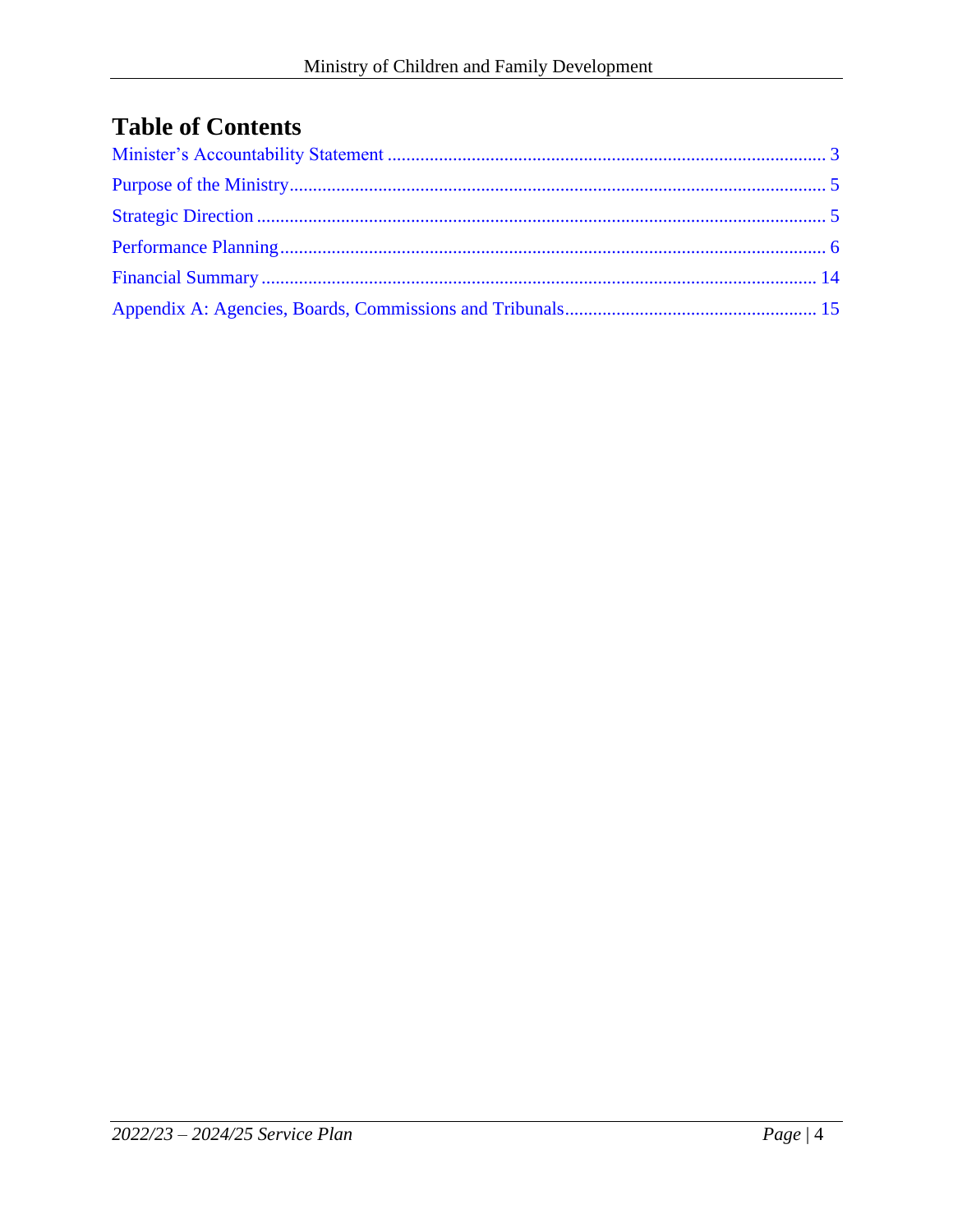## <span id="page-4-0"></span>**Purpose of the Ministry**

The primary focus of the Ministry of Children and Family Development is supporting the wellbeing of all children and youth in British Columbia – both Indigenous and non-Indigenous – to live in safe, healthy and nurturing families, and to be strongly connected to their communities and culture. The Ministry approaches its work through a Gender-Based Analysis Plus lens, delivering services that are inclusive, intersectional, responsive, accessible and culturally safe.

The Ministry supports children, youth and their families, emphasizing the principles of early intervention, prevention and cultural and community connections to keep families together, where possible, and to connect children and youth with permanent living arrangements when needed. Services include early childhood development, supporting children and youth with support needs, child and youth mental health, adoption, child protection, youth justice as well as helping youth transition to adulthood and adult services.

# <span id="page-4-1"></span>**Strategic Direction**

In 2022/2023, the Government of British Columbia will continue its whole-of-government response to the COVID-19 pandemic with a focus on protecting the health, social and economic well-being of British Columbians. Building on our economic, environmental, and social strengths while looking to seize opportunities to improve outcomes for all British Columbians will be an important aspect of each ministry's work as we respond to COVID-19 and recover from devastating floods and wildfires. The policies, programs and projects developed over the course of this service plan period will align with the five foundational principles established by Government in 2020: putting people first; working toward lasting and meaningful reconciliation; supporting equity and anti-racism; ensuring a better future through fighting climate change and meeting our greenhouse gas reduction targets; and supporting a strong, sustainable economy that works for everyone.

This 2022/23 service plan outlines how the Ministry of Children and Family Development will support the government's priorities including the foundational principles listed above and selected action items identified in the November 2020 [Minister's Mandate Letter.](https://news.gov.bc.ca/files/MCFD-Dean-mandate.pdf)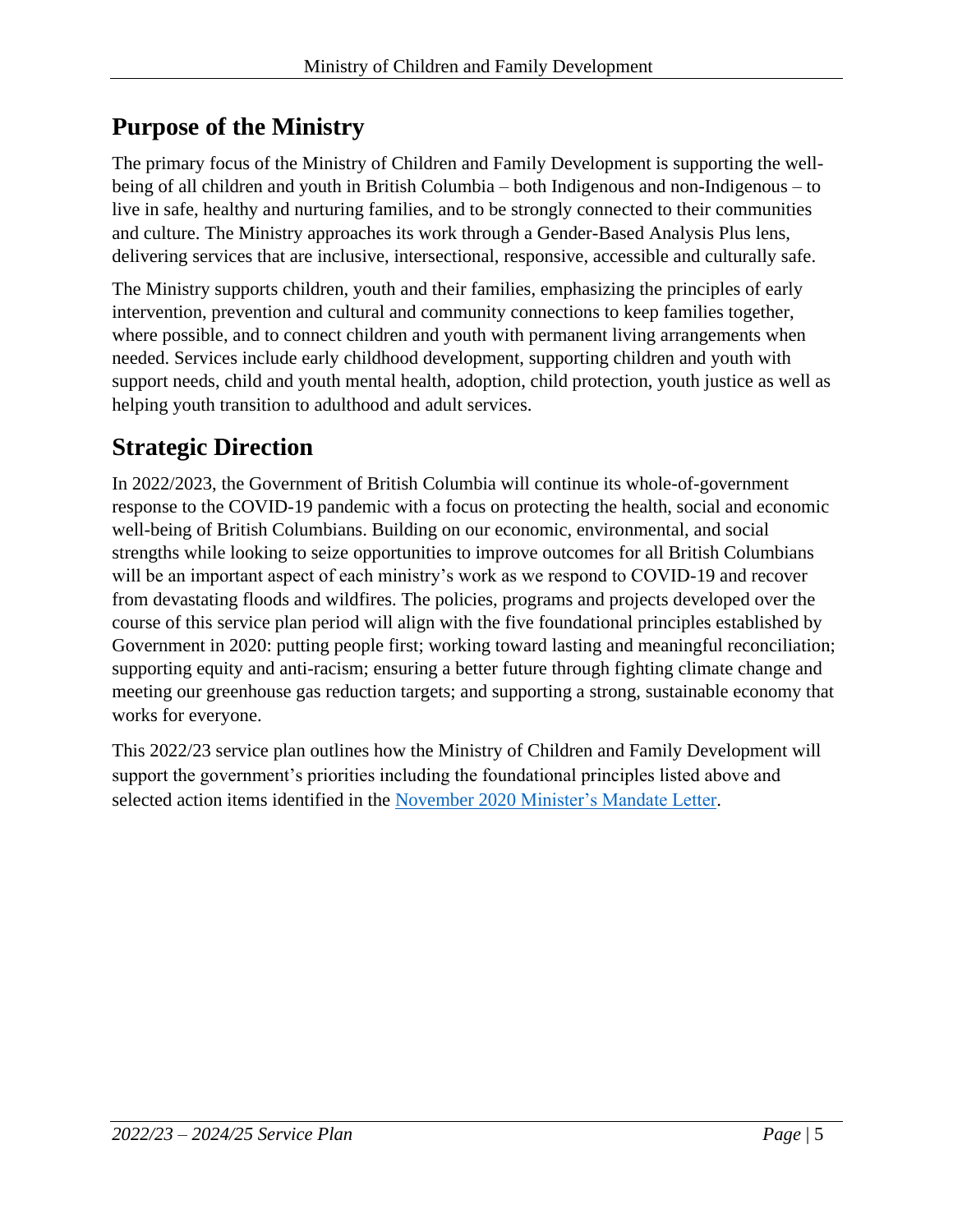## <span id="page-5-0"></span>**Performance Planning**

**Goal 1: Recognize the right of Indigenous families and communities to retain shared responsibility for the upbringing, training, education and well-being of their children, consistent with the rights of the child [UN Declaration] 1 and the Truth and Reconciliation Commission's Calls to Action**

**Objective 1.1: Continue to work with Indigenous Peoples and the federal government, where applicable, regarding systemic transformation, including implementing increased decision-making authority and child and family services jurisdiction**

The wording of this objective has been slightly adjusted since the release of the  $2021/22 -$ 2023/24 Service Plan, to provide greater clarity on the Ministry's strategic direction. Objective 1.3 from the 2021/22 – 2023/24 Service Plan has been incorporated under Objectives 1.1 and 1.2.

#### **Key Strategies**

- Work with Indigenous Governing Bodies (alongside representatives from the federal government) towards exercising jurisdiction for child and family services under the federal *An Act respecting First Nations, Inuit and Métis children, youth and families* (the federal Act), through the development of tripartite coordination agreements, and continue an ongoing dialogue with Indigenous communities that are planning for increased decision-making authority or jurisdiction.
- Co-develop with Canada and Indigenous Peoples, a B.C. specific fiscal framework in alignment with B.C.'s *Declaration on the Rights of Indigenous Peoples Act* (Declaration Act), to support the transition of services as Indigenous Governing Bodies begin to exercise their inherent jurisdiction over child and family services.
- Engage with Indigenous Peoples, leadership, service providers and partners in order to co-develop reform of the *Child, Family and Community Service Act*, in alignment with the Declaration Act and the federal Act.
- In collaboration with Indigenous Peoples, leadership, service providers and partners, along with federal and provincial partners, develop a cross-jurisdictional model for how to integrate and deliver services through multiple jurisdictions. This will include a policy and legislative framework to support this future system.

<sup>&</sup>lt;sup>1</sup> UN Declaration on the Rights of Indigenous Peoples and UN Convention on the Rights of the Child.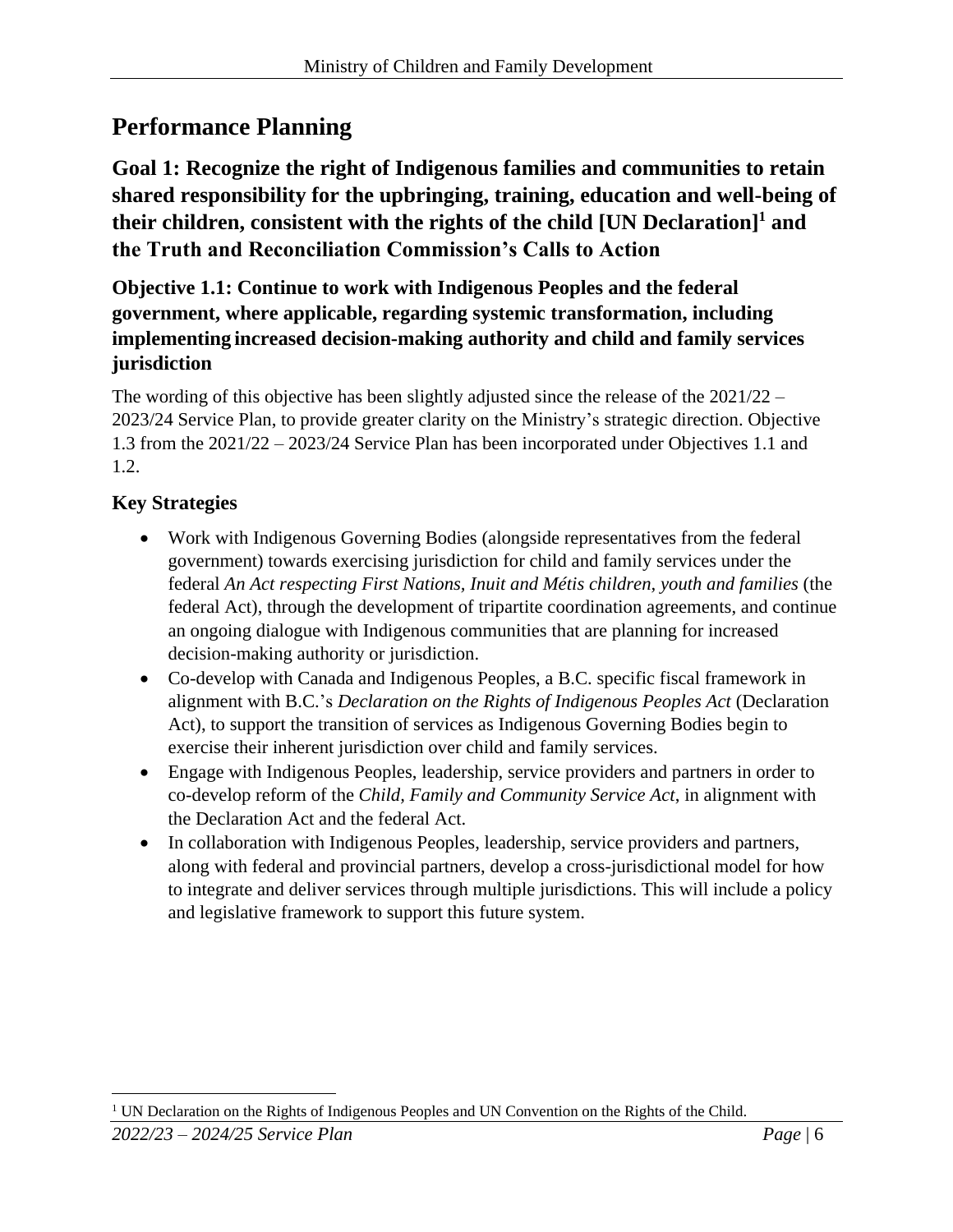#### **Objective 1.2: In collaboration with Indigenous Peoples, design and implement restorative policies, practices and services with cultural humility and a commitment to eliminate racism and discrimination consistent with our responsibilities under the UN Declaration**

The wording of this objective has been adjusted since the release of the 2021/22 – 2023/24 Service Plan, to more clearly express the Ministry's commitment to eliminate racism and discrimination.

#### **Key Strategies**

- Continue work to ensure transparency and accountability to Indigenous children, youth, families and communities, including working to implement information-sharing agreements (under s. 92.1 of the *Child, Family and Community Service Act*) and develop community agreements.
- Work with Indigenous Peoples, leadership, service providers and partners, following the Aboriginal Policy and Practice Framework, to transform policies, practices, services and programs that reflect the priority of keeping their children and youth safely at home and connected to their community and culture.
- With Indigenous Peoples, leadership, service providers and partners, develop and continue to implement tools and resources to support Ministry staff to address systemic racism and implement practice changes to provide services in a culturally safe manner.
- Collaborate with Indigenous Peoples, leadership, service providers and partners, to build on efforts to address the 40 Ministry-led responses to the calls for justice in the final report on the inquiry into missing and murdered Indigenous women and girls.

| <b>Performance Measure</b>                                                                          | 2021/22<br><b>Forecast</b> | 2022/23<br><b>Target</b> | 2023/24<br><b>Target</b> | 2024/25<br><b>Target</b> |
|-----------------------------------------------------------------------------------------------------|----------------------------|--------------------------|--------------------------|--------------------------|
| 1.1 Rate of children and youth (age 0-18) in care<br>per 1,000 children and youth in the population |                            |                          |                          |                          |
| All children and youth                                                                              | 5.6                        | 5.4                      | 5.1                      | 5.0                      |
| Indigenous children and youth                                                                       | 36.4                       | 35.3                     | 34.3                     | 33.5                     |
| Non-Indigenous children and youth                                                                   | 2.0                        | 1.9                      | 1.8                      | 1.7                      |

Data source: Integrated Case Management (ICM) System

## **Linking Performance Measure to Objective**

This performance measure tracks the rate of Indigenous and non-Indigenous children and youth in care and the overrepresentation of Indigenous children and youth in care. MCFD is working to address the overrepresentation of Indigenous children and youth in the child and family services system. The harmful impact of colonization, including the imposition of a legal regime foreign to the cultures and customs of Indigenous Peoples, and the undermining of family and community systems and the resultant inter-generational trauma, have all contributed to this overrepresentation.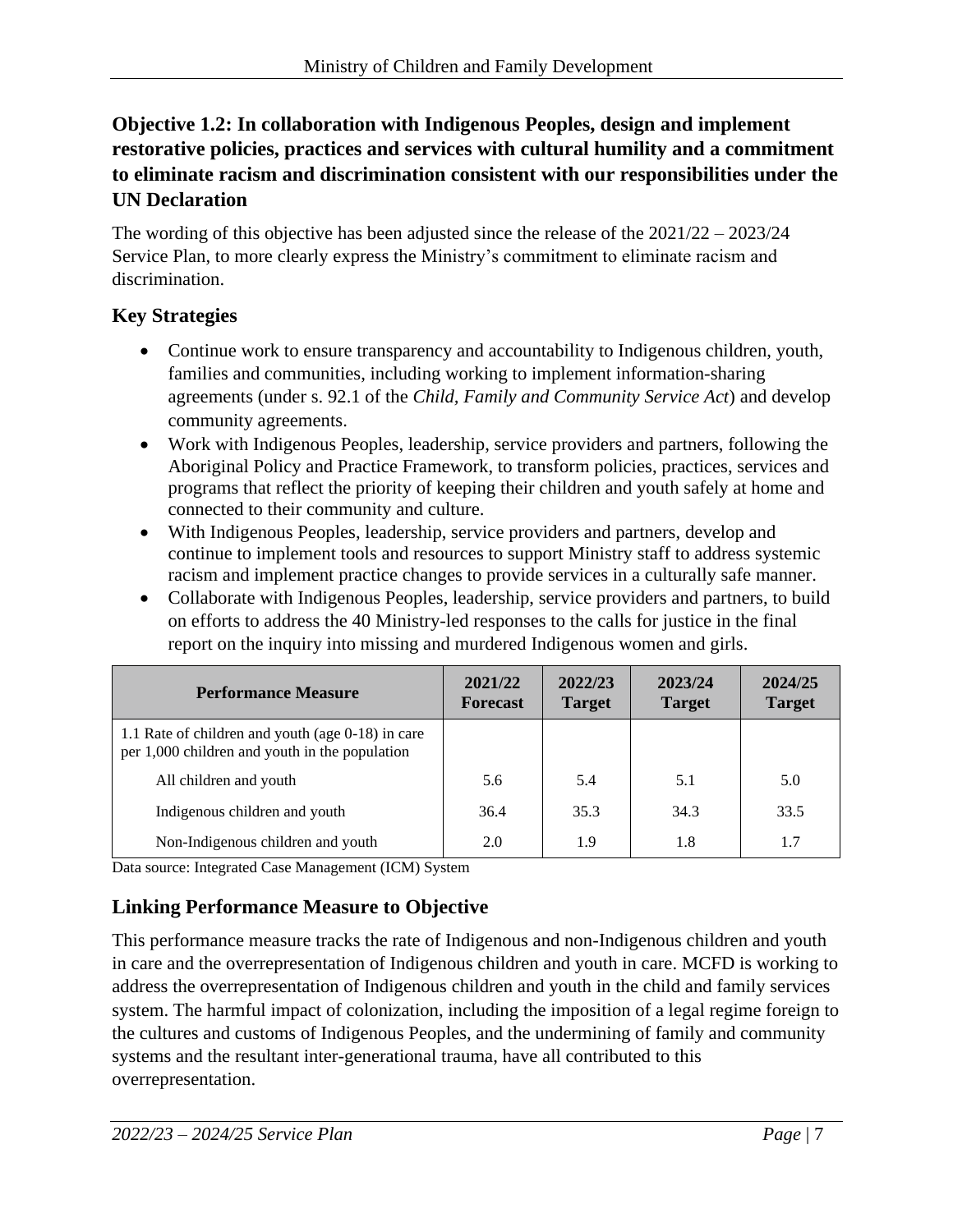#### **Discussion**

Targets for 2022/23 and 2023/24 have been adjusted, based on forecasted performance, to capture better than expected results for Indigenous children and youth and to maintain relevance moving forward.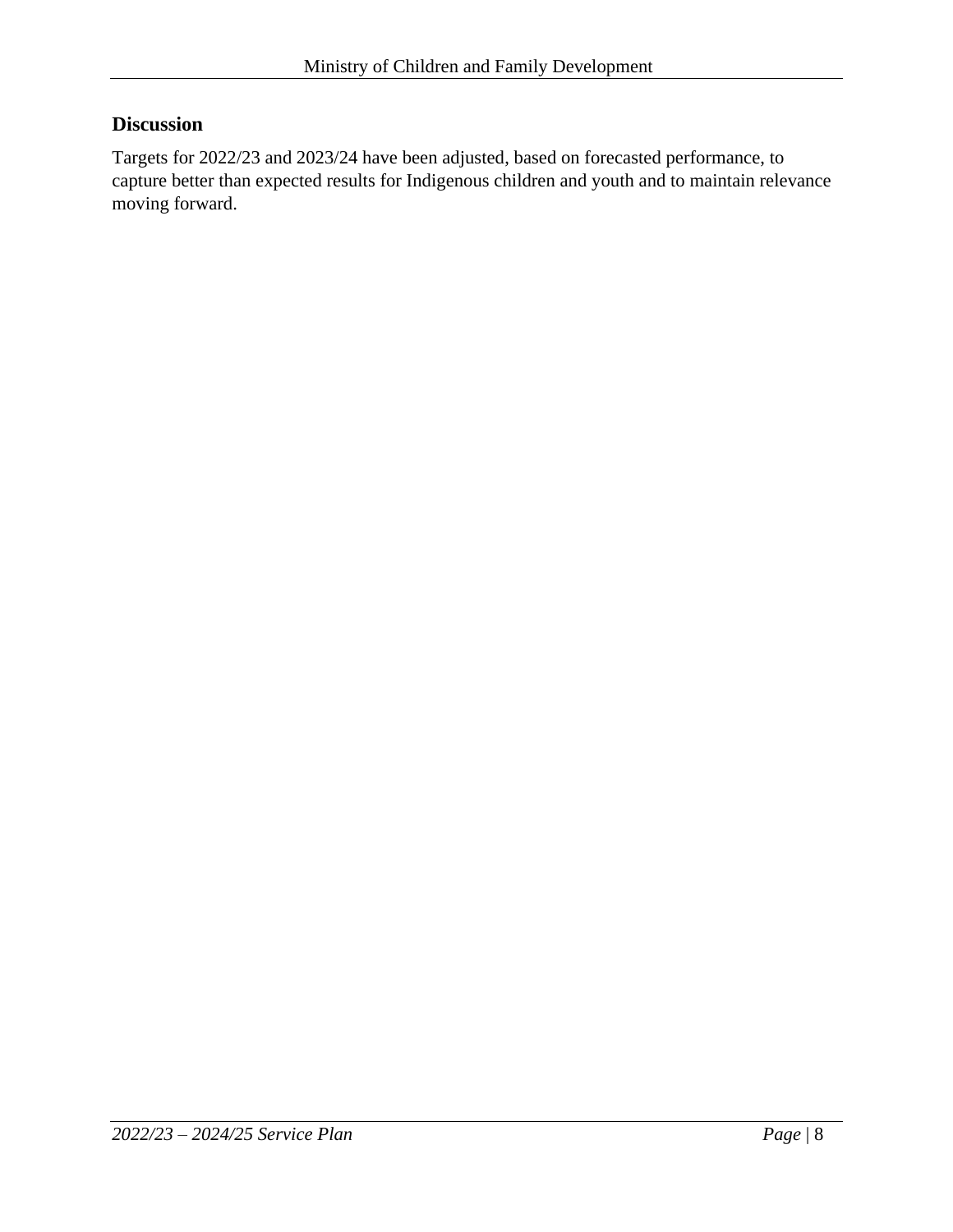## **Goal 2: To support improved outcomes and keep families safely together, strengthen supports and prioritize resources for families and children based on their needs, and in collaboration with communities, partners and service providers**

#### **Objective 2.1: In collaboration with communities, partners and service providers, implement changes to the delivery of services to focus on prevention, early intervention and family supports**

The wording of this objective has been adjusted since the release of the 2021/22 – 2023/24 Service Plan, to provide greater clarity on the Ministry's strategic direction. Objective 2.2 from the 2021/22 – 2023/24 Service Plan, which related to child care, has been moved to the Ministry of Education and Child Care's 2022/23 – 2024/25 Service Plan.

## **Key Strategies**

- Begin to implement family connections centres in the Northwest and Central Okanagan to support an overall transformation of services for children and youth with support needs and provide families in those areas with accessible and inclusive services based on individual needs.
- In line with B.C.'s *A Pathway to Hope* roadmap, and informed by the voices of those we serve, continue to work with partners and service providers to implement the following child and youth mental health services and supports: Integrated Child and Youth Teams; Step Up Step Down Outreach Services; Step Up Step Down Bed-based Services; and a digital solution to support service delivery.
- Continue to develop, in collaboration with partners and service providers, a Prevention and Family Supports Service Framework that is informed by the voices of those we serve and in alignment with other systemic changes – including child and family safety, children and youth with support needs, child and youth mental health, early years and Indigenous early years, child care, and the national standards of the federal *An Act respecting First Nations, Inuit and Métis children, youth and families*, which prioritize preventive care.
- Engage on social work regulation and oversight to explore challenges with the current model and develop an informed understanding of opportunities to strengthen the regulation and oversight system.
- Provide policy and practice guidance and training for Ministry employees and work together with partners and service providers to support 2SLGBTQ+ people to be safe, recognized, respected, supported and cared for in a manner that affirms their sexual orientation, gender identity and gender expression.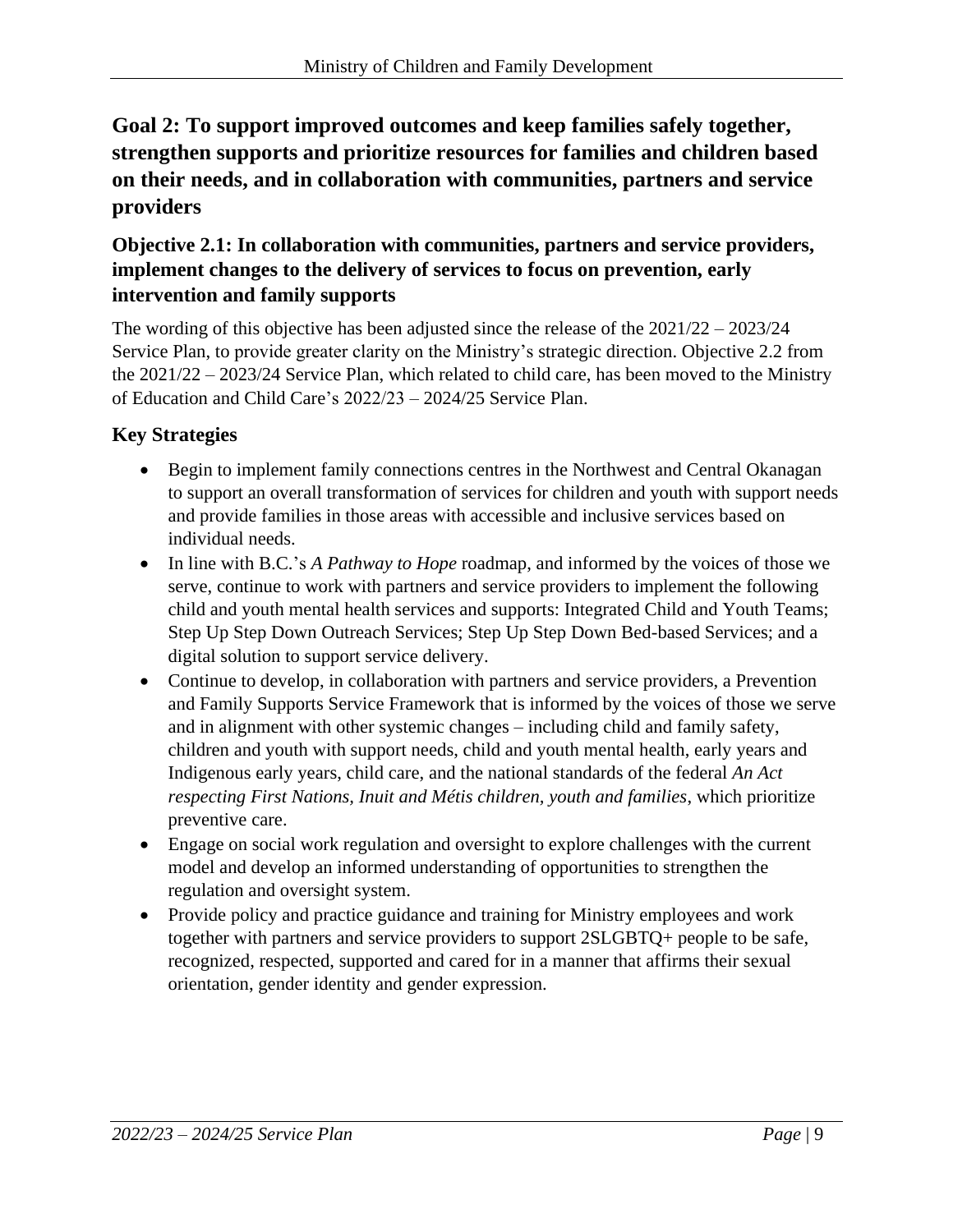| <b>Performance Measure</b>                                                                                                        | 2021/22<br><b>Forecast</b> | 2022/23<br><b>Target</b> | 2023/24<br><b>Target</b> | 2024/25<br><b>Target</b> |
|-----------------------------------------------------------------------------------------------------------------------------------|----------------------------|--------------------------|--------------------------|--------------------------|
| 2.1 Percent of children assessed with a protection<br>concern that can safely live with family or<br>extended family <sup>1</sup> |                            |                          |                          |                          |
| All children and youth                                                                                                            | 93.2%                      | 93.7%                    | 94.0%                    | 94.3%                    |
| Indigenous children and youth                                                                                                     | 90.1%                      | 91.0%                    | 91.5%                    | 92.0%                    |
| Non-Indigenous children and youth                                                                                                 | 95.1%                      | 95.4%                    | 95.5%                    | 95.7%                    |
| 2.2 Access to Child and Youth Mental Health<br>$(CYMH)$ Services <sup>2</sup>                                                     |                            |                          |                          |                          |
| CYMH clients served                                                                                                               | 30,500                     | 30,750                   | 31,250                   | 31,750                   |

 $\overline{1}$  Data source: ICM

<sup>2</sup> Data source: Community and Residential Information System (CRIS)

#### **Linking Performance Measure to Objective**

2.1 The percentage of children and youth assessed with a protection concern who can safely live with family or extended family is an established measure of family preservation. Children continuing to live with their family or extended family also have improved outcomes, such as better health and educational attainment.

2.2 The number of clients served is a measure of the accessibility of Child and Youth Mental Health (CYMH) services. Improving the uptake of these services directly supports improved outcomes for children and youth with mental health needs across the province.

#### **Discussion**

2.1 The targets for this measure have been increased for "All children" and for "Indigenous children" as the gap in family preservation rates between Indigenous children and non-Indigenous children is narrowing and expected to continue narrowing in the years to come. The family preservation rate gap between Indigenous and non-Indigenous families has improved from 9.2% in 2016/17 to a forecasted 5% in 2021/22.

2.2 This performance measure is new to the Service Plan. It has been added to highlight the prevention and early intervention services that the Ministry provides, as well as to highlight the importance of mental health services and improved outcomes for children and youth.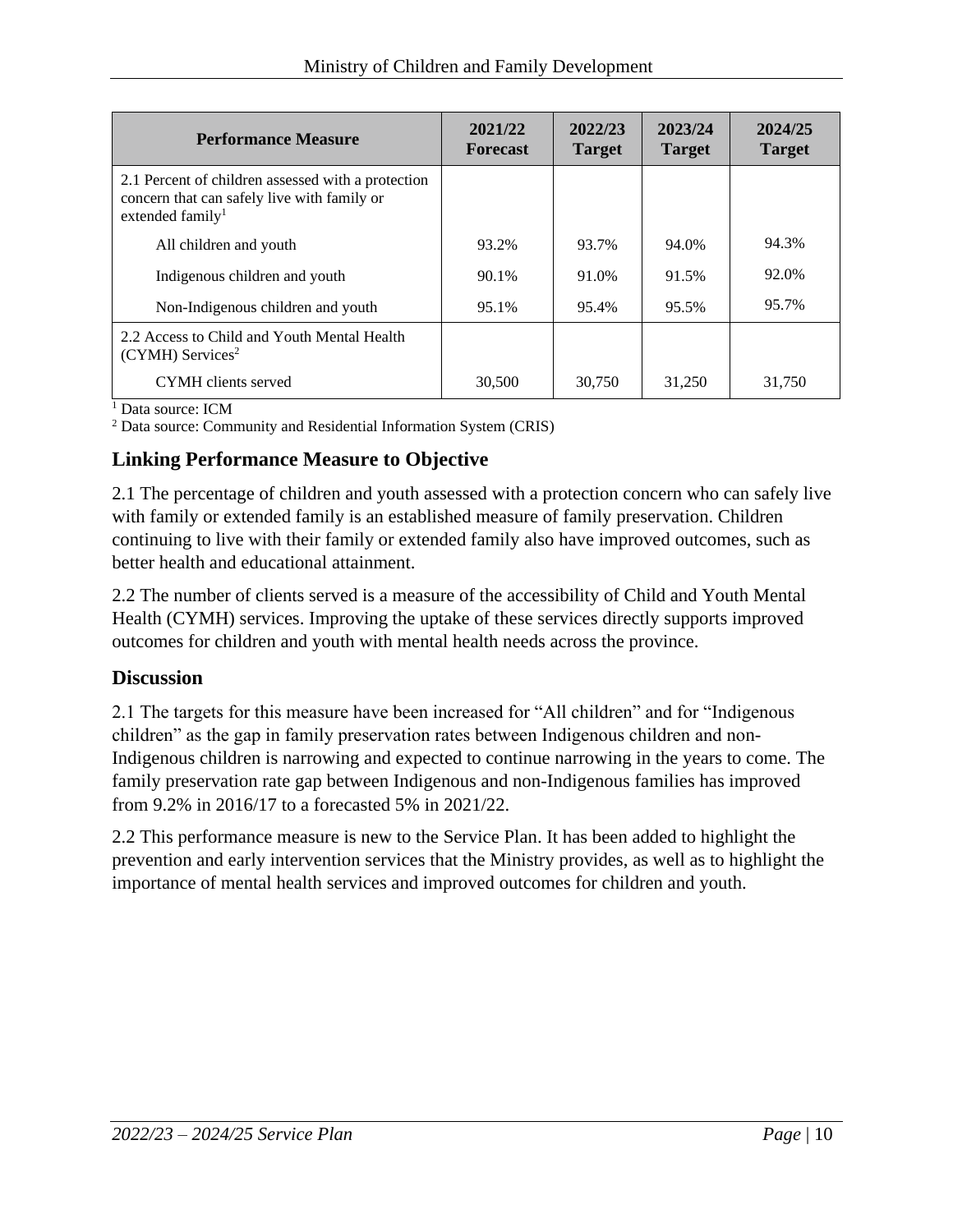#### **Goal 3: Youth and young adults have the tools, resources, and social supports to transition successfully to adulthood and adult services**

The wording of this goal, and objective underneath, have been slightly adjusted since the release of the 2021/22 – 2023/24 Service Plan, to provide greater clarity on the Ministry's strategic direction.

#### **Objective 3.1: Support youth and young adults to successfully transition to adulthood and adult services**

#### **Key Strategies**

- Through continued engagement with youth and young adults, as well as with those who serve and/or support them, build on COVID-19 emergency measures and continue to shift the adverse outcomes that young adults face as they transition out of government, care by providing holistic wrap-around services and supports, including housing, education, support benefits, early and needs-based transition planning, cultural connections, medical benefits (e.g., counselling and extended health and dental benefits), training, life-skills, and post-secondary opportunities.
- Provide coordinated and streamlined access to adult services systems and prevent youth homelessness, through ongoing collaboration across government, with partners and services providers, including Indigenous Peoples, leadership, service providers and partners.
- In collaboration with cross-Ministry partners, begin to develop a digital solution for youth and young adults to navigate and access adult services and resources, and reduce digital barriers during the transition to adulthood.
- Continue to engage with partners and service providers, including Indigenous Peoples, leadership, service providers and partners, to design a Youth Justice Service Framework that transforms youth justice services to better support youth, victims, and community needs, and address gaps that lead to the overrepresentation of Indigenous youth in the youth justice system.

| <b>Performance Measure</b>                                                                                                                                                                          | 2021/22<br><b>Forecast</b> | 2022/23<br><b>Target</b> | 2023/24<br><b>Target</b> | 2024/25<br><b>Target</b> |
|-----------------------------------------------------------------------------------------------------------------------------------------------------------------------------------------------------|----------------------------|--------------------------|--------------------------|--------------------------|
| 3.1a Percent of youth in care who turn 19 with a<br>high school credential <sup>1</sup>                                                                                                             |                            |                          |                          |                          |
| All children and youth                                                                                                                                                                              | 58.5%                      | 59.0%                    | 59.5%                    | 60.0%                    |
| Indigenous children and youth                                                                                                                                                                       | 56.5%                      | 57.0%                    | 57.5%                    | 58.0%                    |
| Non-Indigenous children and youth                                                                                                                                                                   | 63.5%                      | 64.0%                    | 64.5%                    | 65.0%                    |
| 3.1b Youth under Continuing Custody Orders and<br>youth aging into adulthood and adult services who<br>receive an Agreements with Young Adults benefit<br>payment within the next year <sup>2</sup> | 31.3%                      | 33.3%                    | 35.3%                    | 37.3%                    |

<sup>1</sup> Data source: ICM and Ministry of Education and Child Care enrolment data

2 Data source: Resource and Payment System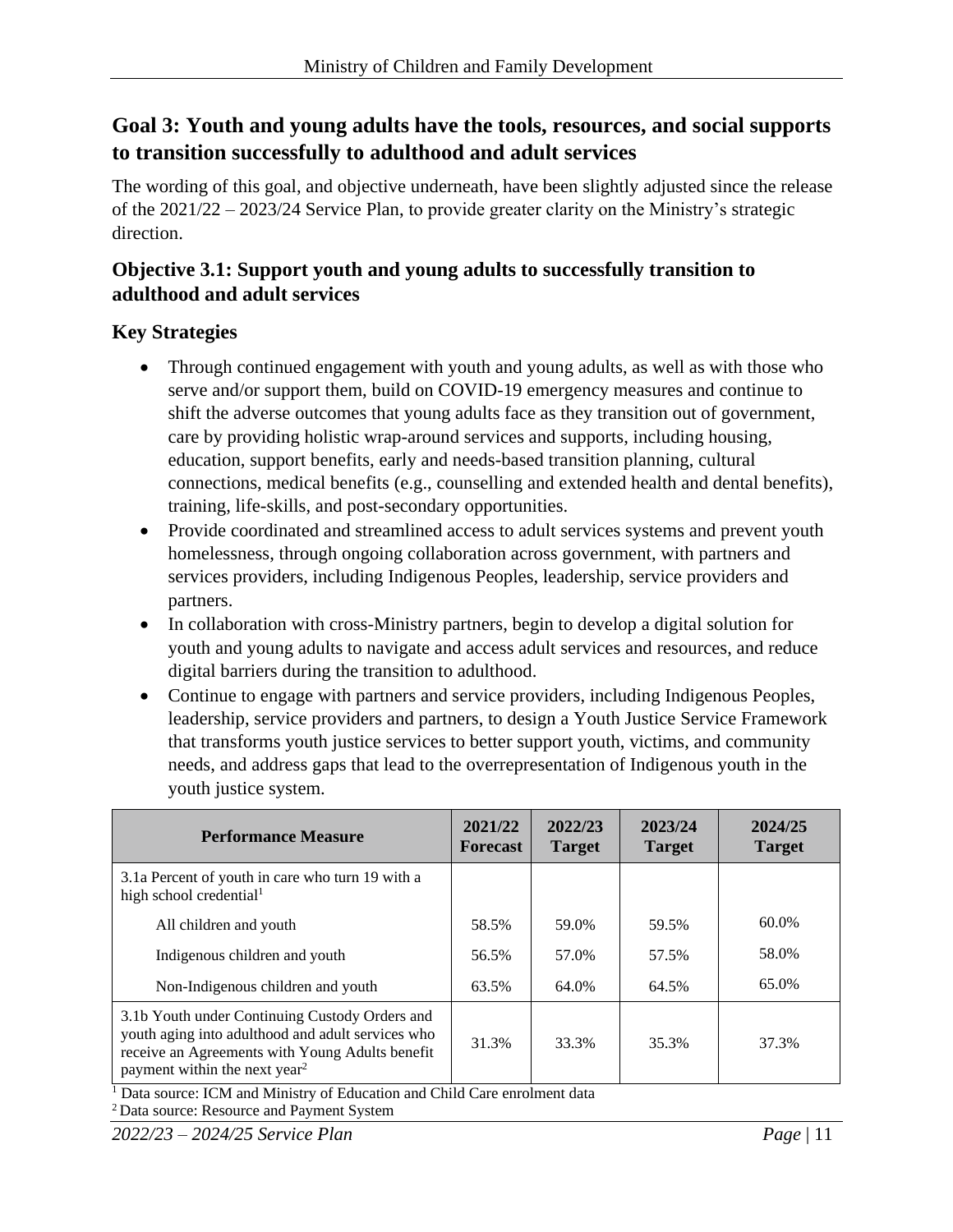#### **Linking Performance Measure to Objective**

3.1a There is strong evidence that completing high school is linked to future well-being. MCFD is working to ensure that children and youth in care have completed high school by the time they turn 19, acquiring the education and life skills needed to successfully transition to adulthood and adult services.

3.1b One of the ways in which the Ministry helps ensure successful youth and young adult transitions is through the Agreements with Young Adults program. The program provides young adults with financial assistance for education, training, and life skills. Improving the uptake of the program will help ensure better transitions and, therefore, better outcomes for young adults as they age into adulthood and adult services.

#### **Discussion**

3.1a Targets for 2022/23 and 2023/24 have been adjusted to reflect better-than-expected results.

3.1b The forecast and targets for this performance measure have been lowered since the release of the 2021/22 – 2023/24 Service Plan, as fewer youth aging into adulthood have received an Agreement with Young Adults benefit payment. Youth aging into adulthood have increasingly been supported through alternative funding programs implemented during the pandemic, such as Temporary Housing Agreements/Temporary Support Agreements.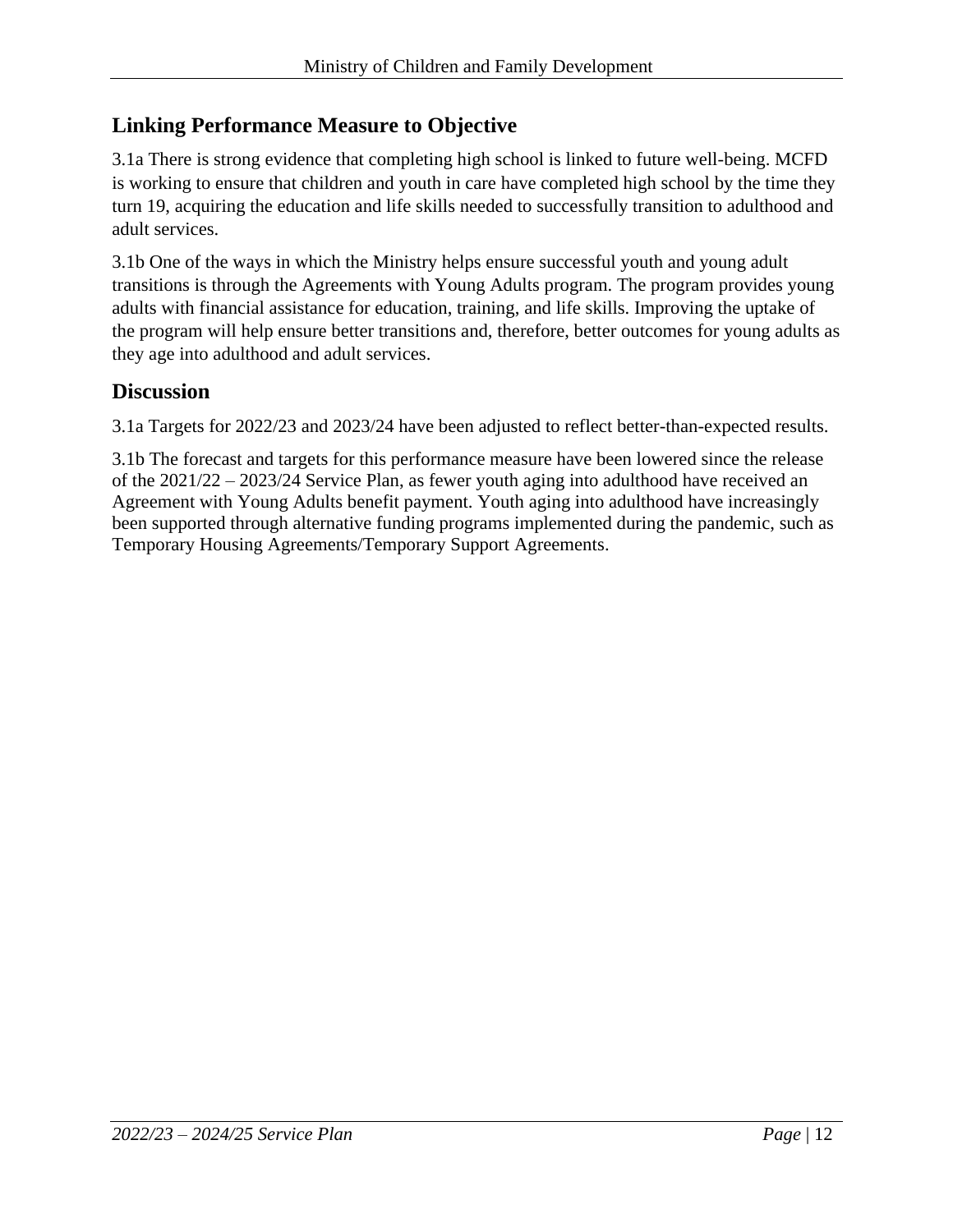## **Goal 4: Services and supports provided in the network of care are driven by a child or youth's needs and focused on developing and strengthening belonging to family, community and culture**

The wording of this goal, and objective underneath, have been adjusted since the release of the 2021/22 – 2023/24 Service Plan, to provide greater clarity on the Ministry's strategic direction.

#### **Objective 4.1: In collaboration with partners and service providers, implement an integrated network of care providing services and placements that meet a child or youth's needs, nurture a sense of love and belonging, and prioritize cultural and family connections**

#### **Key Strategies**

- Begin to realize a responsive network of Specialized Homes and Support Services for children and youth needing more than what community-based and outreach services can provide – starting with early implementation in North Fraser and the Okanagan.
- Continue implementing an outcomes-based Quality Assurance Framework, ensuring that the quality of services (across all types of care) is responsive to feedback from children, youth, families and communities.
- Finalize and begin to implement a new Procurement Strategy, including a modern digital solution, to provide greater clarity and an increased focus on deliverables and improved outcomes that support children, youth and their families.
- Complete a review of the licensed adoption agency model, regulatory framework and the provision of intercountry adoption services.

| <b>Performance Measure</b>                                                                                                 | 2021/22         | 2022/23       | 2023/24       | 2024/25       |
|----------------------------------------------------------------------------------------------------------------------------|-----------------|---------------|---------------|---------------|
|                                                                                                                            | <b>Forecast</b> | <b>Target</b> | <b>Target</b> | <b>Target</b> |
| 4.1 Percentage of children and youth in care with<br>no moves in the first 12 months since their last<br>admission to care | 67.0%           | 67.0%         | 67.3%         | 67.5%         |

Data source: ICM

#### **Linking Performance Measure to Objective**

Placement stability is essential for children and youth to develop a secure attachment to a caregiver, which is a fundamental determinant of their well-being and sense of belonging. Children and youth with stable placements that are driven by their needs achieve better outcomes in terms of safety, permanency, attachment and well-being.

#### **Discussion**

The COVID-19 pandemic is believed to have had a positive impact on this performance measure as more children and youth in care remained in their existing placements. The targets are revised upward as we expect to continue to build on the performance seen during the pandemic.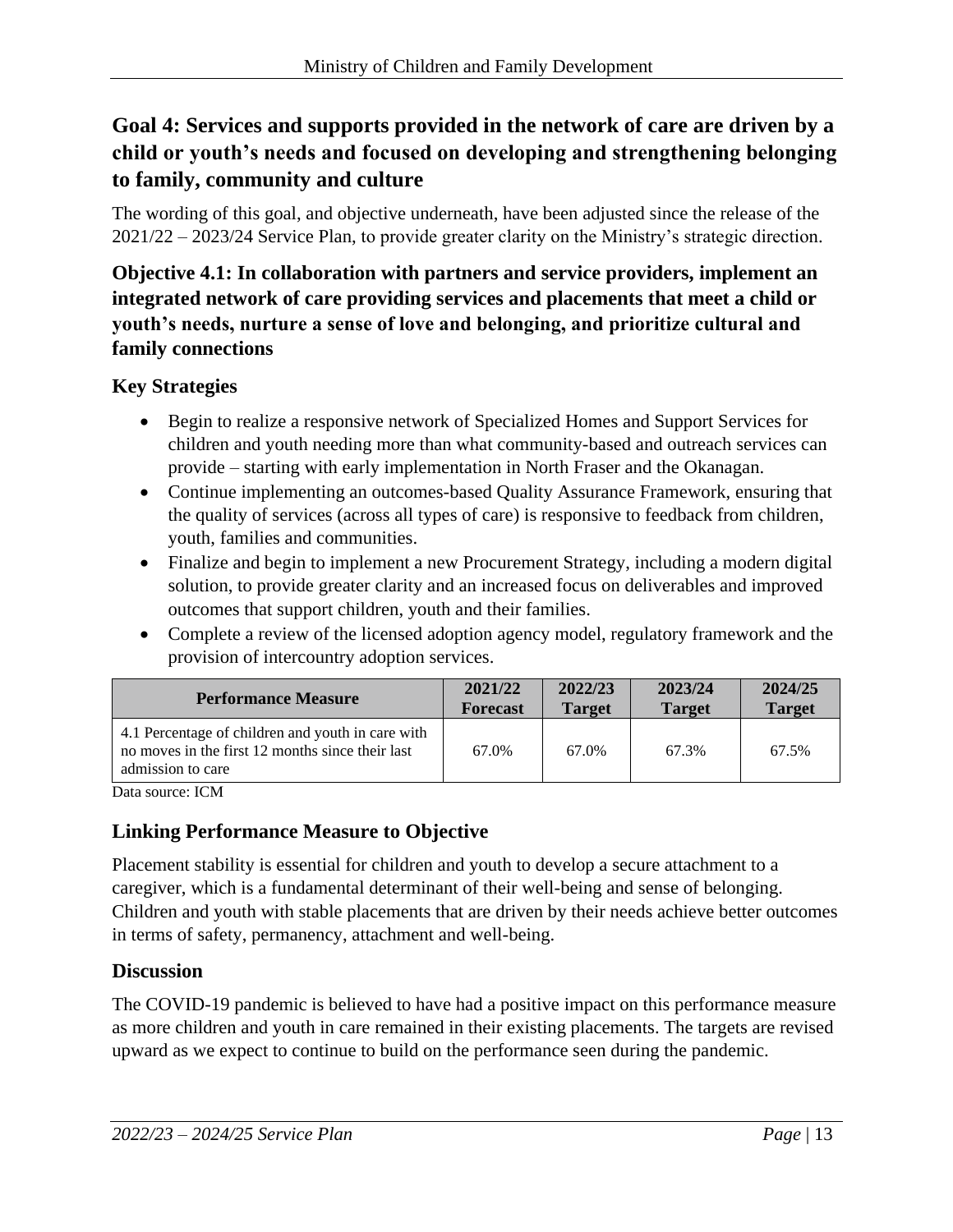## <span id="page-13-0"></span>**Financial Summary**

| <b>Core Business Area</b>                                                                  | 2021/22<br><b>Restated</b><br>Estimates <sup>1</sup> | 2022/23<br><b>Estimates</b> | 2023/24<br>Plan | 2024/25<br>Plan  |  |  |  |
|--------------------------------------------------------------------------------------------|------------------------------------------------------|-----------------------------|-----------------|------------------|--|--|--|
| <b>Operating Expenses (\$000)</b>                                                          |                                                      |                             |                 |                  |  |  |  |
| Early Childhood Development                                                                | 40,256                                               | 40,256                      | 40,256          | 40,256           |  |  |  |
| Services for Children & Youth<br>with Support Needs                                        | 441,091                                              | 480,381                     | 486,404         | 488,582          |  |  |  |
| Child & Youth Mental Health<br>Services                                                    | 116,408                                              | 119,471                     | 122,197         | 122,197          |  |  |  |
| Child Safety, Family Support &<br>Children in Care Services                                | 807,579                                              | 835,781                     | 841,170         | 851,015          |  |  |  |
| <b>Adoption Services</b>                                                                   | 35,829                                               | 36,451                      | 36,451          | 36,451           |  |  |  |
| Youth Justice Services                                                                     | 51,320                                               | 51,320                      | 51,320          | 51,320           |  |  |  |
| Service Delivery Support                                                                   | 152,195                                              | 161,426                     | 161,426         | 161,426          |  |  |  |
| Executive & Support Services                                                               | 16,730                                               | 16,959                      | 16,967          | 16,967           |  |  |  |
| <b>Total</b>                                                                               | 1,661,408                                            | 1,742,045                   | 1,756,191       | 1,768,214        |  |  |  |
| Ministry Capital Expenditures (Consolidated Revenue Fund) (\$000)                          |                                                      |                             |                 |                  |  |  |  |
| <b>Service Delivery Support</b>                                                            | 527                                                  | 1,000                       | 884             | 884              |  |  |  |
| <b>Total</b>                                                                               | 527                                                  | 1,000                       | 884             | 884              |  |  |  |
| <b>Other Financing Transactions (\$000)</b>                                                |                                                      |                             |                 |                  |  |  |  |
| <b>Executive &amp; Support Services</b><br>(Human Services Providers<br>Financing Program) |                                                      |                             |                 |                  |  |  |  |
| Receipts                                                                                   | (31)                                                 | (31)                        | (31)            | (31)             |  |  |  |
| Disbursements                                                                              | $\boldsymbol{0}$                                     | $\boldsymbol{0}$            | $\overline{0}$  | $\boldsymbol{0}$ |  |  |  |
| Net Cash Requirements (Source)                                                             | (31)                                                 | (31)                        | (31)            | (31)             |  |  |  |
| <b>Total Receipts</b>                                                                      | (31)                                                 | (31)                        | (31)            | (31)             |  |  |  |
| <b>Total Disbursements</b>                                                                 | $\bf{0}$                                             | $\bf{0}$                    | $\bf{0}$        | $\bf{0}$         |  |  |  |
| <b>Total Net Cash Requirements</b><br>(Source)                                             | (31)                                                 | (31)                        | (31)            | (31)             |  |  |  |

<sup>1</sup> For comparative purposes, amounts shown for  $2021/22$  have been restated to be consistent with the presentation of the *2022/23 Estimates*.